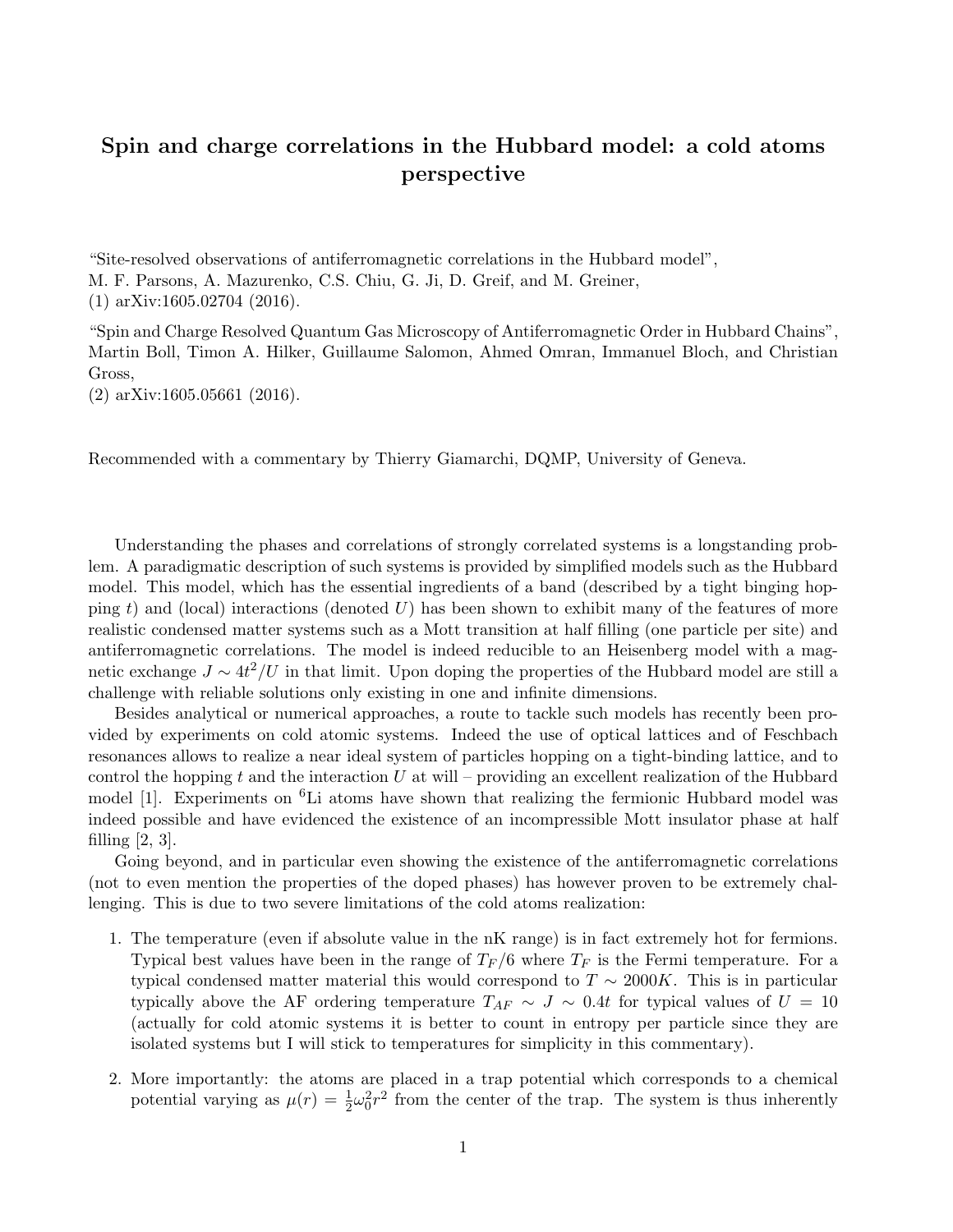inhomogeneous, with both Mott insulator regions at the center, and regions of lower densities at the periphery, which are usually considerably more disordered. Global measurements thus provide an average over all these reasons blurring their physical properties.

Nevertheless given the importance of the task the quest for observing the phases of Hubbard model has been actively pursued. In particular concerning the AF correlations remarkable results have been obtained by the Rice [4] and ETHZ groups [5] by using either new cooling techniques in optical lattices or shuffling entropy for anisotropic lattices ones. As a result short distance AF correlations have been observed even if the temperature remains clearly too high to get long range (or quasi-long range) order.

In the two recent paper mentioned at the beginning of this commentary an important step forward has been made towards the possibility to use cold atoms for the Hubbard model. Indeed recently fermionic microscopes allowing a local access to the density of spin up and spin down fermions in an optical 2D lattice were developed in several groups. The two above papers use these brand new fermion microscopes to observe the AF correlations in a Mott region of the Hubbard model, for 2D and 1D systems respectively. The measurement technique is extremely powerful (see e.g. Fig. 1 of paper (2) for an explanation on the measurement technique) since *all* values of  $n_{i,\sigma}$  where *i* is the site and  $\sigma$  the spin can be measured for a single shot experiment. By repeating the experiments and thus doing the quantum average this allows in particular for *any* correlation of the form  $\langle n_{i,\sigma} n_{j,\sigma'} \rangle$  to be measured, giving access to all charge and spin correlations as a function of distance. This allows to see clear (short range) AF correlations (see e.g. Fig. 2 of paper (2) or Fig. 2 of paper (1)). More importantly this allows to make detailed comparison with the expected decay of the correlations as a function of the distance (for example the expected exponential decay at finite temperature in a one dimensional system) and use the spin-spin correlations as a nice thermometer of the system.

This measurement technique thus offers several key advantages

- 1. By being a *local* measurement technique it avoids most of the unpleasant effects of the trapping potential. It only incorporates the regions in which the MI is well established, and therefore is well within an homogeneous phase. This gives confidence to spatial dependence of the correlations as *directly* extracted from the measurement.
- 2. Quite importantly it also avoid the regions of high entropy and therefore gives measurements which show a "temperature" (entropy per particle) in the right ballpark to be in the AF phase. Moderate progress in preparing/cooling the systems should thus be able to put the systems in an interesting range of temperatures.
- 3. Since *all* correlation functions can be measured these measurements potentially open the door for looking at the interplay between charge and spin correlations, a relatively uncharted territory. The one-shot measurements also allows (as was done for the bosons [6]) for the possibility to measure non-local order parameters.
- 4. Finally the control over the optical lattice allows to take these measurements in any intermediate between one- and two- dimensions allowing to tackle issues such as the dimensional crossover in strongly correlated systems.

Although there is nothing in itself unexpected or spectacular in getting AF correlations in a Hubbard model at half filling the two above-mentioned papers thus contain important ingredients for the future, and we can certainly expect much more to come from these types of systems very soon.